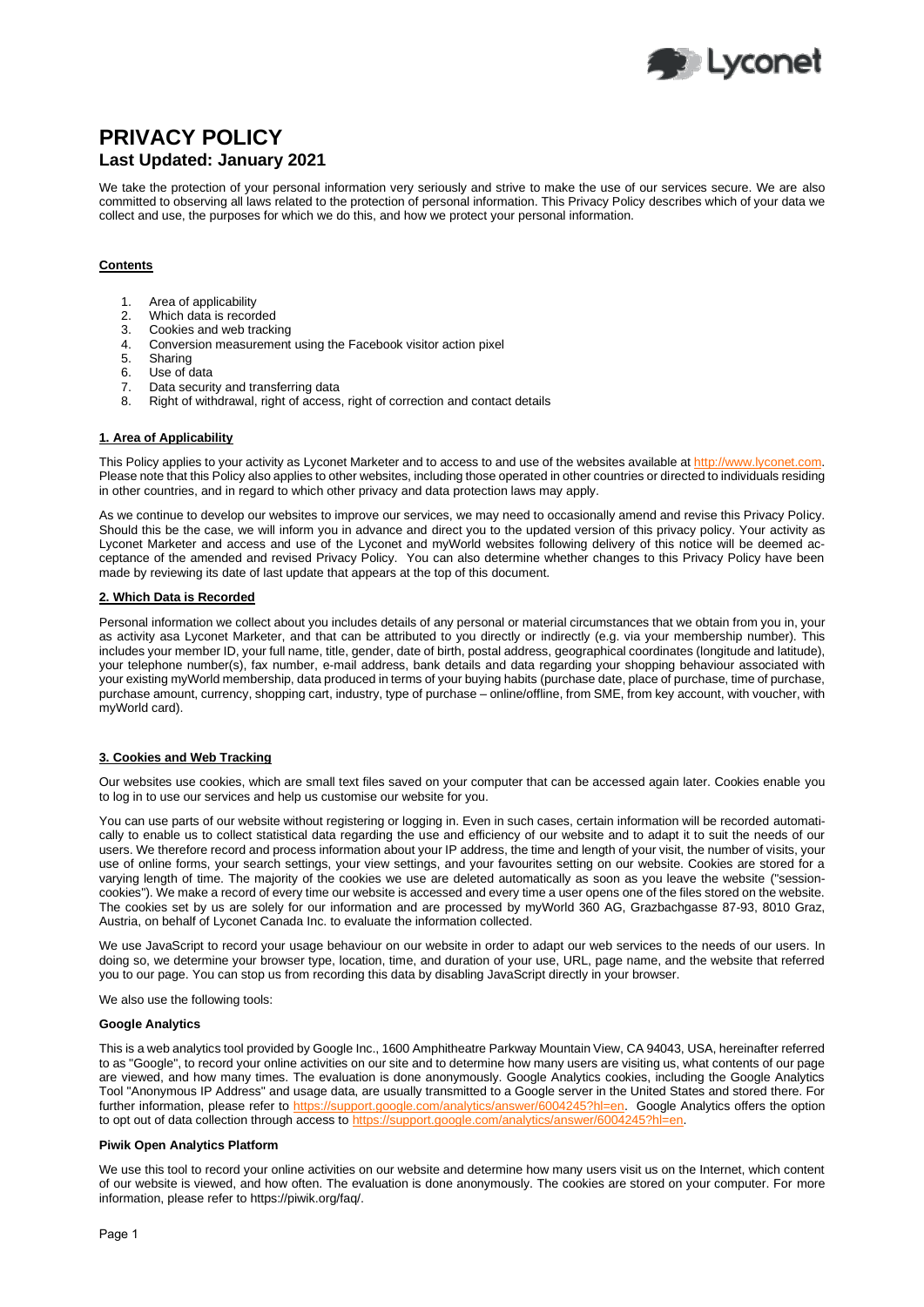

### **Google AdWords**

This is used to record website visits for advertising purposes (re-marketing) on in Google and in the Display Network. When you visit a website, your browser saves cookies that allow you to be recognised as a visitor when you visit websites that belong to Google's advertising network. On these pages, ads that relate to content that you previously viewed on other websites that use Google's remarketing function can be presented to you as a visitor. You can opt out of data collection by Google AdWords on the website [http://www.google.com/settings/ads.](http://www.google.com/settings/ads) 

#### **Conversion Tracking by Google AdWords**

We use this to generate conversion statistics that measure the effectiveness of our online advertising campaigns. The conversion tracking cookie is set when a user clicks on an ad placed by Google. According to Google's privacy policy, no personal information is processed in terms of the foregoing. If you do not wish to participate in tracking, you can opt out of this usage by disabling the Google conversion tracking cookie in the usage settings of your Internet browser.

#### **Salesforce Marketing Cloud**

We use this tool to record your behaviour on our website to optimise our product offering. It helps us determine how many users visit us in the Internet, which content of our website is viewed, and how often. The evaluation is done anonymously and is used automatically by predictive intelligence to improve the presentation of our product offering. For registered members, the user-related behaviour on the website is recorded to improve the user experience and is used to display the relevant content. Salesforce cookies are usually delivered to a Salesforce server in the United States and stored there.

#### **Microsoft Application Insights**

Application Insights is a service from Microsoft that enables us to monitor and improve the performance and usability of the Website. The service stores and analyses anonymised telemetry data (Number of pageviews, page load times, exceptions encountered and tracing of AJAX dependencies). The cookies (-ai\_user, ai\_session) are usually transmitted to a Microsoft server in the USA and stored there.

#### **Hotjar**

We collect non-personal information, including standard internet log information and details of your behavioural patterns when you visit our website. This is done to allow us to provide you with a better user experience, to identify preferences, to diagnose technical problems, to analyse trends and to improve our website generally.

The following information may be collected with respect to your device and browser: your device's IP address (captured and stored in an anonymized form), device screen resolution, device type (unique device identifiers), operating system, and browser type, geographic location (country only), preferred language used to display our website. The following information is collected related to your user interaction: mouse events (movements, location and clicks), keypresses.

For a sampling of visitors, Hotjar also records information which is collected from our website: referring URL and domain, pages visited, geographic location (country only), preferred language used to display our website, date and time when the website pages were accessed.

You may opt-out from having Hotjar collect your information when visiting our website at any time by visiting the [Opt-out](https://www.hotjar.com/opt-out) page om/opt-out and clicking 'Disable Hotjar'.

#### **Functional Cookies**

Due to the dynamic structure of our website, additional cookies only for short-term use may be used, particularly for temporary promotions. These cookies are not personalised, but are exclusively functional in nature. To offer you full transparency, we use an external provider who regularly checks our websites and the respective active list can be pulled u[p here.](https://l.mwscdn.io/large/download/public/agreements/linksprivacypolicy/privacy_policy_functional_cookies.pdf)

Please note that most internet browsers are set to accept cookies by default. You can also set your browser to refuse all or certain cookies or to ask you before a new cookie is received. The relevant instructions are provided by most browsers under the "Help" menu item in the menu bar. These instructions will normally tell you how to delete existing cookies as well.

Please note that you may not be able to use all the features of our websites if you do not accept any or only some cookies.

By using our website, you agree that the cookies and tools mentioned above may be used.

#### **4. Conversion measurement using the Facebook pixel**

With your consent, we use the "Facebook Pixel" by Facebook Inc., 1601 S. California Ave, Palo Alto, CA 94304, USA ("Facebook") on our website. This is a cookie, a small text file that is stored on your computer and can be accessed again later. With its help, actions of users can be tracked after they have seen or clicked on a Facebook ad. This allows us to track the effectiveness of Facebook ads for statistical and market research purposes. The data collected in this way is anonymous to us, in other words, it does not provide any information on the identity of the users. However, the data is stored and processed by Facebook, so that a connection to the respective user profile is possible and Facebook can use the data for its own advertising purposes, according to the Facebook Data Policy [\(https://www.facebook.com/about/privacy/\)](https://www.facebook.com/about/privacy/). You can allow Facebook and its partners to display ads on and off Facebook. A cookie may also be stored on your computer for these purposes. By using the website, you agree to the use of the visitor action pixel.

**You may withdraw your consent to use the visitor action pixel at any time. You must inform us in writing (by mail, fax or email) of your wish to withdraw consent using the following coordinates:**

Lyconet Canada Inc. B6 - 130 Hollidge Blvd, Unit 305, Aurora, Ontario, L4G 3Z9 Canada E-mail: [international@lyconet.com](mailto:international@lyconet.com)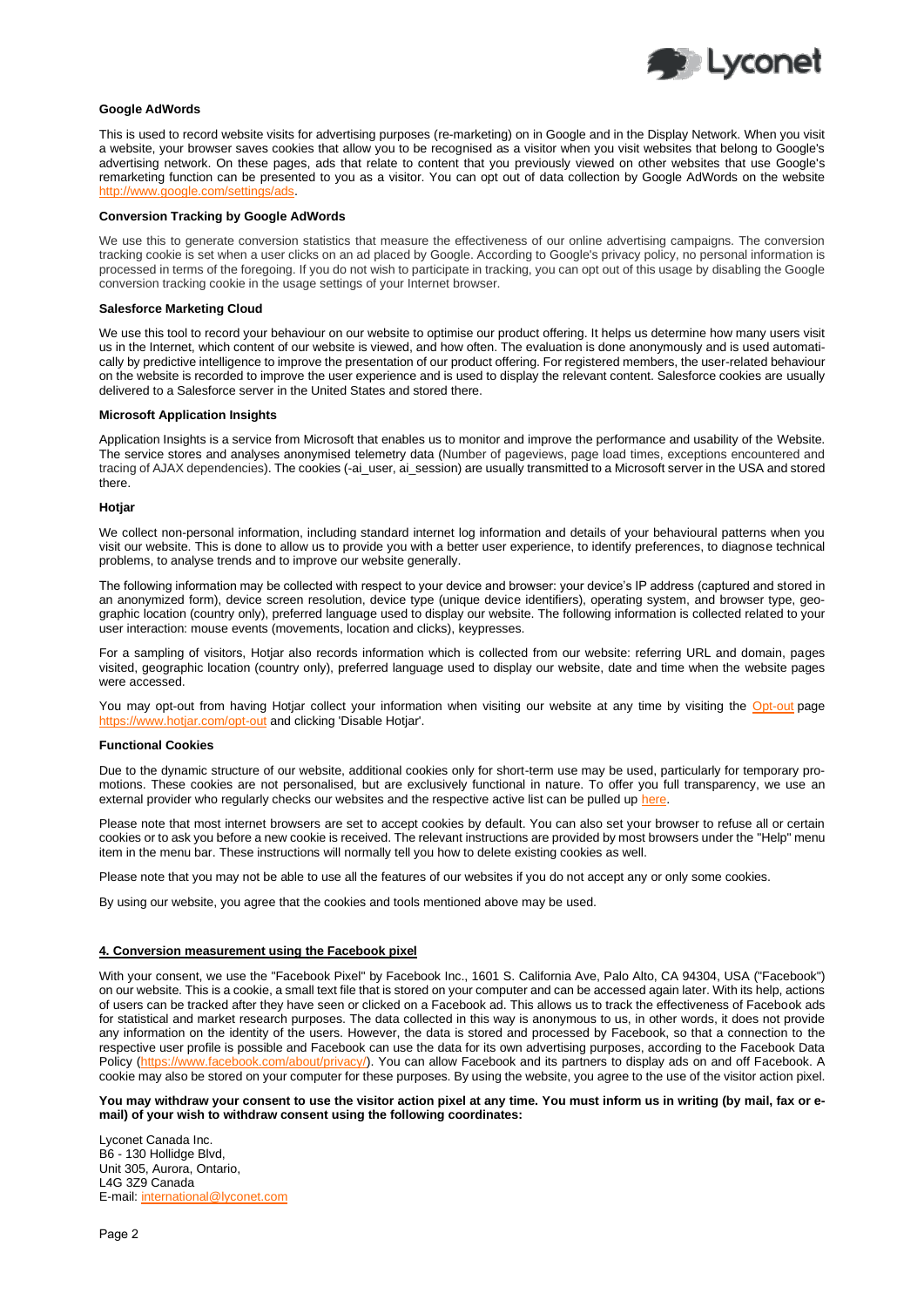

# **5. Sharing**

The website contains "Share" buttons for the social networks **Twitter Inc.**, 795 Folsom St., Suite 600, San Francisco, CA 94107, USA, **XING**, which is operated by XING AG, Dammtorstrasse 30, 20354 Hamburg, Germany, **LinkedIn** Corporation, 2029 Stierlin Court, Mountain View, CA 94043, USA, and **Facebook**, 1601 South California Avenue, Palo Alto, CA 94304, United States. In addition, there is also a "Share" button for e-mail. The "Share" buttons can be recognised by their respective logos.

All "Share" buttons are set up in compliance with privacy requirements. A direct connection between your browser and the server of the operator of the respective social network is established only when you click on the respective "Share" button on this website (and only then). According to the operators of the social networks mentioned, no personal information is collected by the social networks without a click on the respective "Share" button. Only data of logged-in members, including the IP address, is collected and processed. If you do not wish to associate your visit to our website with your user account of the respective social network, please log out of the user account of that social network.

Please note that, as the provider of the website, we do not receive any information regarding the content of the data transmitted and its use by the social networks. For more information about the use of data by the social media networks, please refer to their respective privacy policy.

### **6. Use of Data**

We use your personal information only in compliance with applicable laws. We collect and process the personal information that you provide to us when you register as a Lyconet Marketer, as well as in the course of your operation as a Lyconet Marketer, is recorded and processed exclusively within the framework of our contractual obligations to you and administration and operation of the Marketing Agency, and furthermore, only in cases where you have given us your consent.

For example, we use your personal information to communicate with you to verify your identity and to provide you with your personal login area on the Lyconet website, to process your inquiries and orders, and provide you with our services. In addition, we also use your personal information to determine and allocate the benefits due to you as a result of your operation as a Lyconet Marketer and allocate them to you.

If you have given us your separate consent to do so, we will also use your personal information for promotion purposes, such as to inform you of offers and promotions by our Loyalty Merchants.

### **7. Data Security and Transferring Data**

To protect your personal information, we use security measures that include encryption for data transmission (SSL encryption), firewalls, hacker defence programs, and other conventional security measures. For e-mail communications, however, we cannot guarantee the security of any unencrypted data. You consent to the use of this unsecure means of communication and accept the risks associated therewith.

Your personal information will generally be used by Lyconet Canada Inc. as the Lyconet Marketer's contractual partner, which also serves as the service provider for myWorld 360 AG and myWorld Retail Services Canada Inc.. However, your personal information may be shared with or passed on to certain service providers, as well as with our parent and affiliates within the myWorld Group, Lyconet Group and Lyoness Group.

We use certain service providers to assist in the delivery of our services, to communicate with Lyconet marketers, and to manage our online presence. We have selected these service providers carefully to ensure that the data is processed lawfully and securely. In addition, we have also obligated the service providers to use your personal information only according to our instructions for specific purposes and in compliance with applicable privacy laws. Any other use of personal information by these service providers is strictly prohibited.

For purchases made on the website, the following data may be passed on to the payment service provider named in the respective payment process using the 3D Secure v2 process as part of fraud prevention when a selected payment method is processed by an external payment service provider: First name and last name, birthday, gender, last date on which changes were made to the member ID (limited to billing and delivery address changes), changes to account data or user data, registration date, whether a password for the member ID exists and when the password was last changed, data on purchasing activity on our website (number of payment attempts in the last 24 hours, number of payment attempts in the last year, number of purchases in the last 6 months), company data (company wording and tax identification number), contact data (email address, cell phone number, telephone number).

In addition, we will share your personal information within the Lyconet Group, provided that this is necessary for the purpose of electronic processing and management or for the provision of a specific service for you or to you, or administration or management of the Marketing Agency. The companies of the Lyconet Group are also obligated to us to use your personal information only for the specific purpose for which it was given, in each case and in compliance with applicable privacy laws. In particular, the services concerned include contacting you by electronic messages (e.g. e-mail, SMS, or push notification), by fax, by telephone, or by letter informing you about Loyalty Merchant products and promotions, identification of promotions corresponding to your interests, conducting satisfaction surveys, operating hotlines, and processing transactions.

The Lyconet Group operates internationally. Our business activities, management structures, and our technical infrastructure transcend national borders. Therefore, we also transfer your personal information abroad. This includes the transmission of your personal information to the member states of the European Economic Area, to Switzerland, and to other countries with adequate privacy and